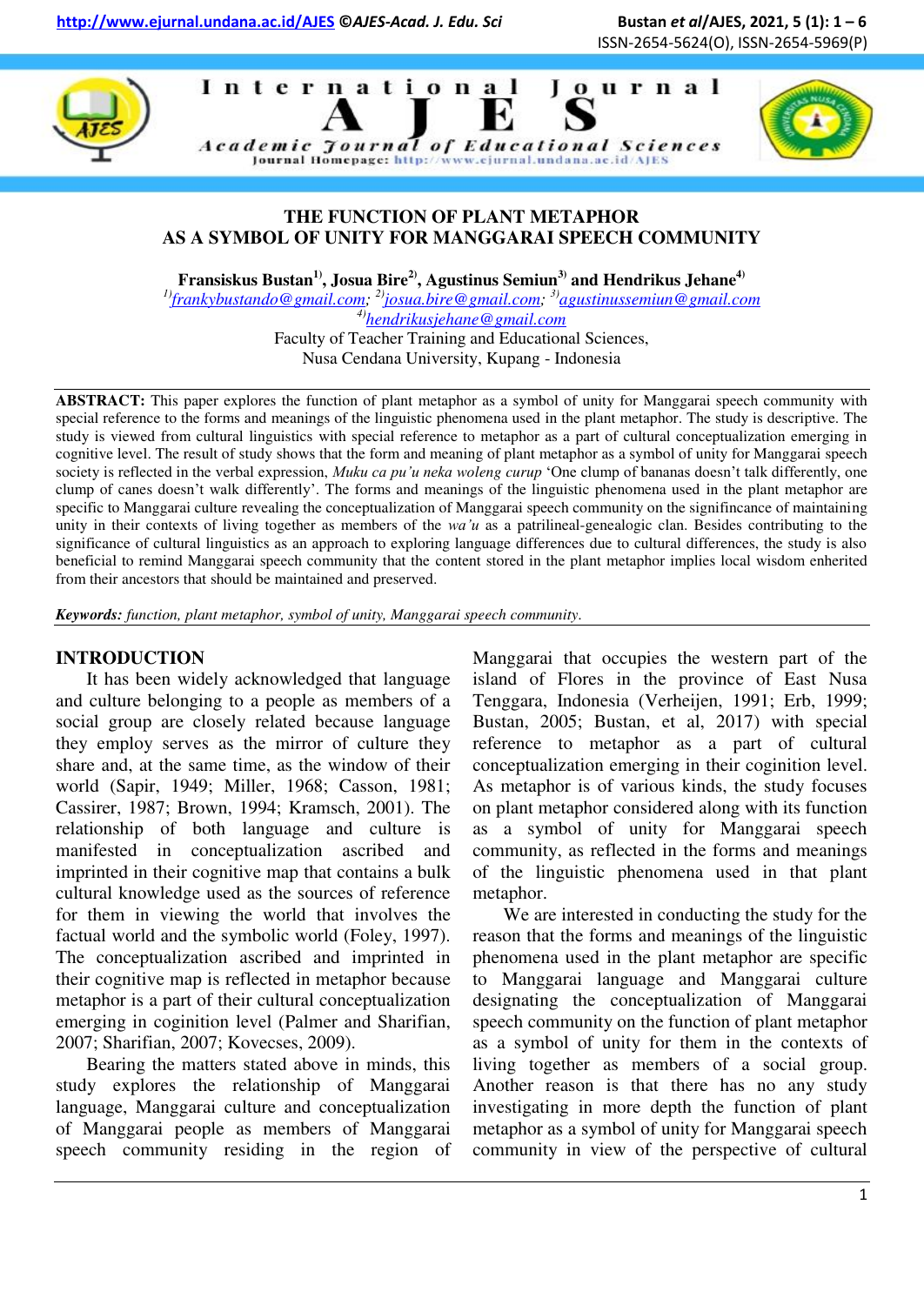linguistics as one of the new theoretical perspectives in cognitive linguistics exploring the relationship of language, culture and conceptualization (Palmer, 1996; Palmer and Sharifian, 2007; Sibarani, 2004; Bustan, et al, 2017).

## **OBJECTIVES**

In general, the objective of the study is to describe the function of plant metaphor as a symbol of unity for Manggarai speech community, as reflected in the forms and meanings of the linguistic phenomena used in the plant metaphor. Along with the two related aspects as the matters of discussion, therefore, the specific objectives of the study are as follows: (1) to describe the forms of the linguistic phonomena used in plant metaphor as a symbol of unity for Manggarai speech community and (2) to describe the meanings of the linguistic phenomena used in plant metaphor as a symbol of unity for Manggarai speech community.

## **FRAMEWORK**

As has been previously stated, this study is viewed from cultural linguistics as one of the new theoretical perspectives in cognitive linguistics exploring the relationship of language, culture and conceptualization with special reference to metaphor. Therefore, the following provides some conceptions dealing with metaphor.

Metaphor can be defined differently and, as a result, there are many different definitions of metaphor. Regardless such differences, Foley (1997) defines metaphor as a kind of figurative language indicated by the change of one lexical item with another lexical item. In line with this, according to Badudu (1983), metaphor deals with the use of word which does not share true meaning as it functions as an analogy based on certain similarities. In view of its function, metaphor refers to the form of word or phrase used to say something which has similarity in quality with something compared (Alwi, et al, 2008). While Verhaar (1999) argued that metaphor is concerned with the use of word or verbal expression whose literal meaning refers implicitly to another meaning through comparison based on similarity in feature, quality and behavior. This conception emphasizes that one of the prominent characteristics of metaphor is the extension of meaning from denotative to conotative meaning.

As language serves asthe mirror of culture in which that language is embedded or the window of the world shared by the speakers of that language, Duranti (2001) propounded that metaphor is the implementation of the system of knowledge shared by a people as members of a speech community that

functions as a guide for them to understand the world (Casson, 1981; Wardaugh, 2011). This comes closest to the conception of Sharifian (2007) that metaphor is a part of cultural conceptualization emerging in coginition level. The conception is based on the fact that language is full of metaphors in viewing one experience based on another experience. Metaphor in this light is defined as a theory of society that contains their experiences on the world as it functions both as conceptual frame to understand the world and as linguistic device enabling them as human beings relate various domains of experiences and coherences between interrelated events (Duranti, 2001).

Besides being identified from semantic aspect as the transference of name, on the ground of its function, metaphor can also be identified from the perspective of anthropology and philosophy. In view of the perspective of anthropology and philosophy, metaphor is defined as the basic character of relationship between the human linguisticality and the world. As human linguisticality is always metaphoric in nature, it is a truism that all words and names are regarded as the results of human creation and not given by nature.

As metaphoric symbol can"t be understood its meaning without reference to its context of use in discourse (Kovecses, 2009), metaphor can identified into several kinds including nominal, predicative and sentencial metaphor. Nominal metaphor and predicative metaphor can be understood their meanings by observing the contexts of sentences. Sentencial metaphor can be understood its meaning on the basis of its relation with sentences preceding or following it. Nominal metaphor appears in the form of noun or noun phrase, predicative metaphor appears in the predicate of a sentence and sentencial metaphor appears in the form of a complete sentence (Wahab, 1991). At the same time, metaphor can also be classified into several kinds and one of those kinds is known as plant metaphor which refers to the use of plant or its parts that creates a new form as well as a new meaning as an extension from denotative or canonic to conotative or noncanonic meaning (Pateda, 2011). Similar to other kinds of metaphor, the study of plant metaphor can viewed from two related apects involving form (signifier or expression) and meaning (signified or content) as the two poles of linguistic sign (Hasan, 1989; Foley, 1997). Form refers to the physical form of the linguistic phenomenon used that can be seen in the surface structure. Meaning refers to the content implied in the expression or stored in the physical form of the linguistic sign used (Bustan, 2005).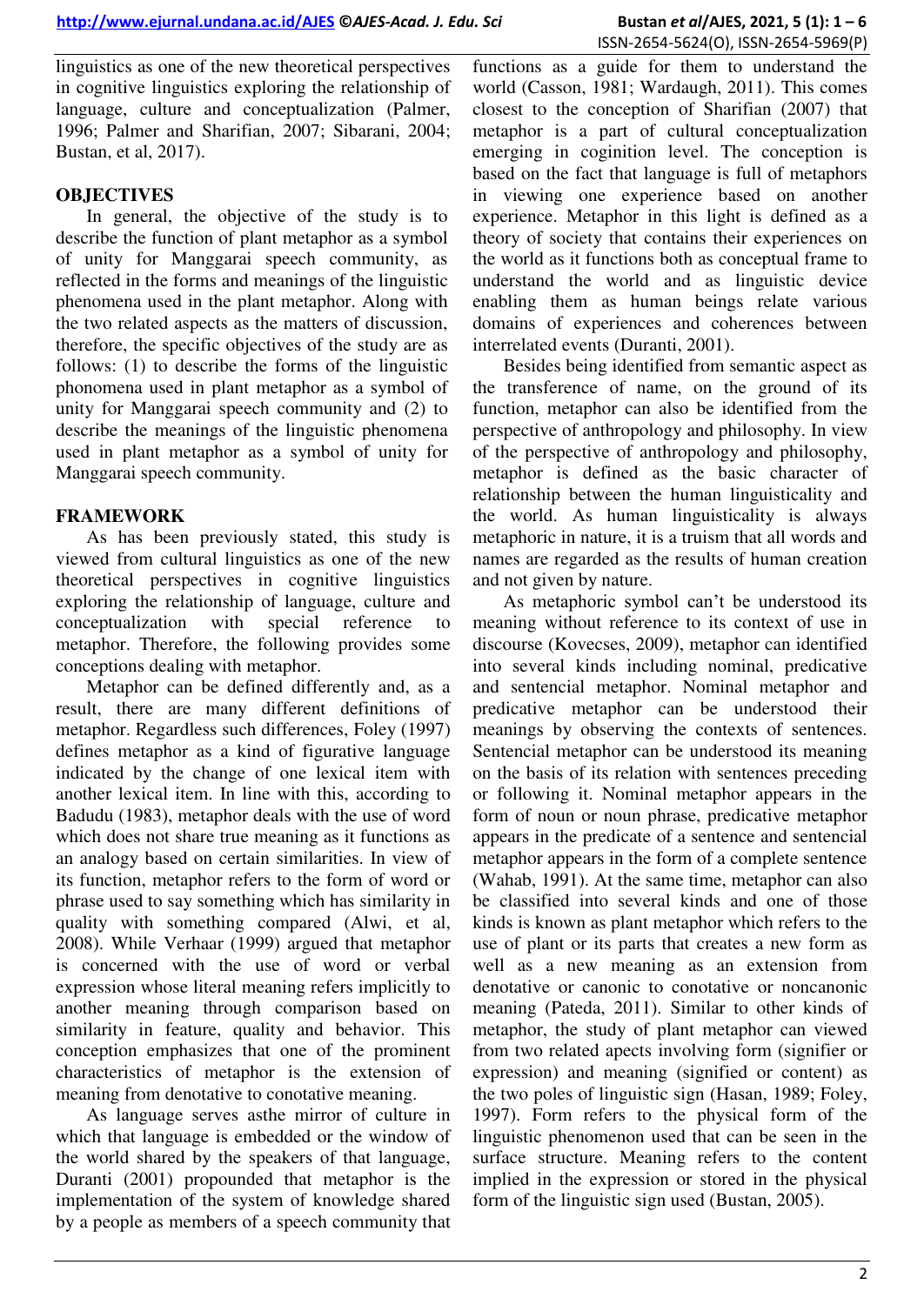# **METHODOLOGY**

This study is descriptive as it describes the function of plant metaphor as a symbol of unity for Manggarai speech community, as reflected in the forms and meanings of the linguistic phenomena used.

The study was based on primary and secondary data. In line with these two kinds of data, the procedures of research done were field and library research. The field research was aimed at collecting the primary data in Manggarai region, especially in Ruteng as the main location. The methods of data collection were observation and interview. The techniques of data collection were recording, elicitation and note-taking. The sources of the primary data were Manggarai speech community as the native speakers of Manggarai language, especially those residing in Ruteng. For the purpose of the study, however, they were represented by five key informants selected on the basis of criteria provided by Faisal (1990), Spradley (1997) and Sudikan (2001). The library research was aimed at collecting the secondary data. The method of data collection was documentary study. Two kinds of documents used as the sources were general documents (books) and specific documents (articles, research report and so forth).

The data were then analyzed qualitatively by inductive method meaning that the analyisis was started from the data to abstraction and concept or theory of metaphor, especially the local theory describing the function of plant metaphor as a symbol of unity for Manggarai speech community.

## **FINDINGS AND DISCUSSION Findings**

The result of study shows that there is a close relationship between both Manggarai language and Manggarai culture as the source of conceptualization for Manggarai people as the members of Manggarai speech community in viewing the world. The relationship is manifested in the conceptualization of Manggarai speech community on the significance of metaphor as a part of the cultural conceptualization emerging in their cognition level with special reference to the function of plant metaphor as a symbol of unity for them, as reflected in the forms and meanings of the linguistic phenomena they employ in the plant metaphor. The forms and meanings of the linguistic phenomena they employ in the plant metaphor are specific to Manggarai culture as they reveal and designate the conceptualization ascribed and imprinted in the cognitive map of Manggarai speech community on the function of plant metaphor as a symbol of unity

for them in their contexts of living together, especially in their contexts of living together as the members of the *wa'u* as a patrilineal-genealogic clan.

Based on the result of data selection, the function of plant metaphor as a symbol of unity for Manggarai speech community is reflected in the forms and meanings of the linguistic phenomena used in the following verbal expression, *Muku ca pu'u neka woleng curup, teu ca ambo neka woleng lako* 'One clump of bananas doesn't talk differently, one clump of canes doesn"t walk differently". The verbal expression is one of the cultural texts inherited from the ancestors of Manggarai people that functions as a guideline for them in an effort to maintain a sense of unity and oneness in their contexts of living together as a social group, especially in their contexts of living together as the members of the *wa'u* as a patrilineal-genealogic clan.

#### **Discussion**

On the basis of the findings provided above, the following discusses the forms and meanings of the linguistic phenomena used in the verbal expression, *Muku ca pu'u neka woleng curup, teu ca ambo neka woleng lako* "One clump of bananas doesn"t talk differently, one clump of canes doesn't walk differently", a plant metaphor in Manggarai language that functions as a symbol of unity for Manggarai speech community in their contexts of living together, especially in their contexts of living together as the members of the *wa'u* as a patrilinealgenealogic clan.

## **Forms**

For the sake of clarity, the forms presented in this part are viewed from two related perpectives involving the perspective of linguistics and that of cultural linguistics. The perspective of linguistics deals with the physical forms of the linguistic phenomena, as reflected in their surface structures on the basis of conception that the stucture of language used by Manggarai speech community in the plant metaphor reflects the stucture of their cognition. The perspective of cultural linguistics is concerned with the features of Manggarai language used in the plant metaphor as a part of cultural conceptualization emerging in coginition level of Manggarai speech community in viewing the world that involve both the factual world and the symbolic world.

## **In view of linguistic perpective**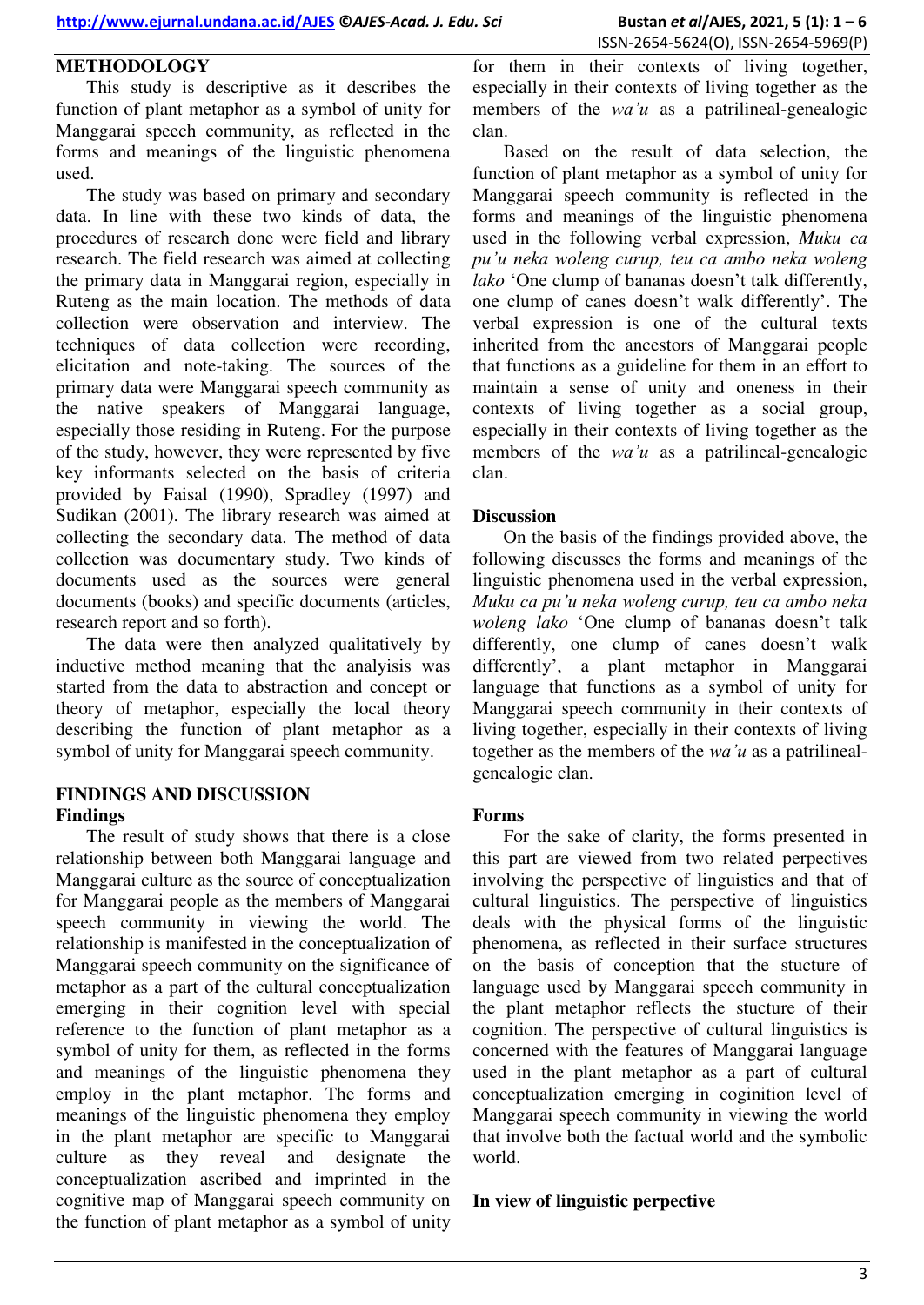In view of linguistic perspective, as can be seen in the physical forms of the linguistic phenomena used, the verbal expression, *Muku ca pu'u neka woleng curup, teu ca ambo neka woleng lako* "One clump of bananas doesn"t talk differently, one clump of canes doesn"t walk differently", is a compound sentence made up of two independent clauses or complete sentences as its component parts. The two independent clauses as its component parts are as follows: (a) *Muku ca pu'u neka woleng curup* "One clump of bananas doesn"t talk differently" and (b) *Teu ca ambo neka woleng lako*  "One clump of canes doesn"t walk differently".

The combination of the two independent clauses constructs an asyndenton structure as it is not link by coordinative conjuction *agu* "and" or *ko* "or" as lexical cohesive devices. This is because the contruction is regarded as a fixed form for the features of the linguistic phenomena used in the plant metaphor as one of the cultural text accepted by Manggarai speech community as the social conventions inherited from their ancestors. In addition, the two independent clauses appear as negative sentences indicated by negative marker *neka* "not" to show negation. The negative marker *neka* "not" distributes preceding the verbal phrase *woleng curup* 'talk differently' in the independent clause (a) and distributes preceding the verbal phrase *woleng lako* "walk differenty" in the independent clause (b)*.*

The independent clause (a), *Muku ca pu'u neka woleng curup* 'One clump of bananas doesn't talk differently', is made up of two phrases as its component parts. The two phrases as its component parts are *muku ca pu'u* 'one clump of bananas' functioning as the subject and *neka woleng curup* 'not talk differently' functioning as the predicate. The phrase *muku ca pu'u* is a nominal phrase made up of two component parts that include the word (noun) *muku* "banana" as head or core word and the words (nominal phrase) *ca pu'u* as its modifier or attribute. The nominal phrase *ca pu'u* 'one clump' is a nominal phrase made up of two words as its component parts that include the word (adjective) *ca* 'one' as modifier or attribute and the word (noun) *pu'u* "clump" as head core word. The word (adjective) *ca* "one" modifies the word (noun) *pu'u* "clump" as head or core word or, vice versa, the word (noun) *pu'u* 'clump' as head or core word is modified by the word (adjective) *ca* "one". The nominal phrase *muku ca pu'u* is a nominal metaphor indicated by the word (noun) *muku* "banana" that refers to a clump of bananas.

The phrase *neka woleng curup* "not talk differently" appears as a verbal phrase made up of two component parts. The two component parts are the word (function word) *neka* "not" as negative marker used to show negation as modier and the verbal phrase *woleng curup* "talk differently" as its head or core word. The verbal phrase *woleng curup*  'talk differently' is made up two words as its component parts. The two words as its component parts are the word (adverb) *woleng* "differently" as the modifier and the word (verb) *curup* "talk" as its head or core word.

The independent clause (b), *Teu ca ambo neka woleng lako* "One clump of canes doesn"t walk differently', is made up of two phrases as its component parts. The two phrases as its component parts are the nominal phrase *teu ca ambo* "one clump of canes" functioning as the subject and the verbal phrase *neka woleng lako* "not walk differently" functioning as the predicate. The nominal phrase *teu ca ambo* "one clump of canes" is made up of two component parts that include the word (noun) *teu*  'cane (s)' as the head or core word and the nominal phrase *ca ambo* "one clump as its modifier or attribute. The nominal phrase *ca ambo* "one clump" is made up of two words as its component parts that include the word (adjective) *ca* "one" as its modifier or attribute and the word (noun) *ambo* "clump" as its head or core word.

## **In view of cultural linguistic perpective**

In view of cultural linguistic perspective, the linguistic phenomena used in the verbal expression, *Muku ca pu'u neka woleng curup, teu ca ambo neka woleng lako* "One clump of bananas doesn"t talk differently, one clump of canes doesn't walk differently", is a sentencial metaphor. This is because the verbal expression appears as a complete sentence, that is a compound sentence made up of two independent clauses or complete sentences as its component parts involving, *Muku ca pu'u neka woleng curup* 'One clump of bananas doesn't talk differently" and *Teu ca ambo neka woleng lako* "One clump of canes doesn"t walk differently".

While in terms of the words as the components parts making up the verbal expression, the forms of the linguistic phenomena appear as nominal metaphors and predicative metaphors. The nominal metaphors can be seen in the nominal phrases, *muku ca pu'u* "one clump of bananas" and *teu ca ambo*  'one clump of canes' functioning as the subjects of the sentences. The predicative metaphors can be seen in the verbal phrases, *neka woleng curup* "not talk differently" and *neka woleng lako* "not walk differently" functioning as the predicates of the sentences. The two kinds of plants, *muku* "banana" and *teu* 'cane', as the material symbols used in the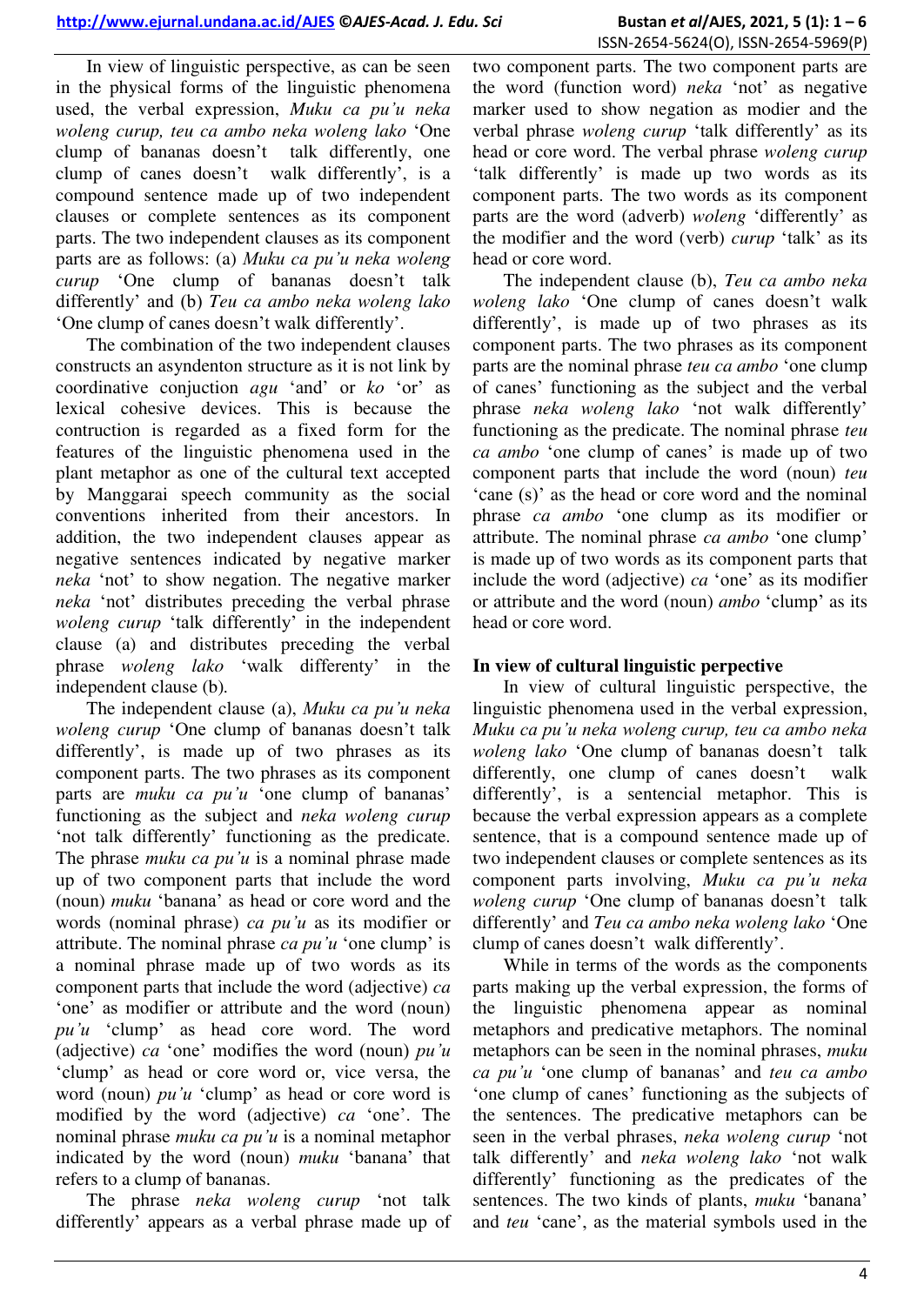verbal verbal expression indicate that, in terms of the forms, the nominal metaphors are plant metaphors.

to social conflicts in their contexts of living together as a result of being different in their words and deeds.

# **Meanings**

In line with its form as a sentencial metaphor, the meaning of the linguistic phenomena used in the verbal expression, *Muku ca pu'u neka woleng curup, teu ca ambo neka woleng lako* "One clump of bananas doesn"t talk differently, one clump of canes doesn"t walk differently", can be understood on the basis of its relation with sentences preceding or following it. This implies that the meaning of the independent clause or complete sentence, *Muku ca pu'u neka woleng curup* "One clump of bananas doesn't talk differently' can be understood on the basis of its relation with the independent clause or complete sentence, *Teu ca ambo neka woleng lako*  "One clump of canes doesn"t walk differently" or vice versa.

Besides creating a new form, the use of the plants in the verbal expression also causes an extension of meaning from denotative to conotative meaning that reveals the conceptualization ascribed and imprinted in the cognitive map of Manggarai speech community on the function of plant metaphor as a symbol unity in their contexts of living together as the members of a social group, especially in their contexts of living together as the members of the *wa'u* as a patrilineal-genealogic clan. As conceptualized in the cognitive map of Manggarai speech community, the contents stored in the forms of the linguistic phenomena used in the plant metaphor, *Muku ca pu'u neka woleng curup, teu ca ambo neka woleng lako* "One clump of bananas doesn't talk differently, one clump of canes doesn't walk differently', imply some advices for them so that they must always live in unity in their contexts of living together, especially in their contexts of living together as members of the *wa'u* as a patrilineal-genealogic clan.

As members of the *wa'u* as a patrilinealgenealogic clan, as reflected in the nominal metaphor *muku ca pu'u* 'one clump of bananas' and *teu ca ambo* 'one clump of canes', they are prohibited from being different in words, as implied in the predicative metaphor, *neka woleng curup* "not talk differently", and being different in deeds, as implied in the predicative metaphor, *neka woleng*  lako 'not walk differently'. It is conceptualized in the cognitive map of Manggarai speech community that, as members of the *wa'u* as a patrilinealgenealogic clan, it is expected that their words and deeds must always be the same and go hand in hand in order to prevent them from social disharmony due

## **CONCLUSION**

There is a close relationship between Manggarai language, Manggarai culture and conceptualization of Manggarai speech community in viewing the world. The relationship is manifested verbal expression, *Muku ca pu'u neka woleng curup, teu ca ambo neka woleng lako* "One clump of bananas doesn't talk differently, one clump of canes doesn't walk differently', as a plant metaphor in Manggarai language that functions as a symbol of unity for Manggarai speech community in their contexts of living together as members of a social group, especially in their contexts of living together as the members of the *wa'u* as a patrilineal-genealogic clan. This is because their existence as members of the *wa'u* is formed because of the similarity of the descendants traced according the paternal lineage.

 In view of theoretical perspective, the study contributes the significance of cultural linguistics as an approach to exploring the differences between languages due to the cultural differences. In view of practical perspective, the study is beneficial for Manggarai speech community to preserve and maintain the plant metaphor in order to live and develop in the present and future because it is one of the local wisdoms inherited from their ancestors that can be used to prevent them from social disharmony in their contexts of living together as members of a social group, especially in their contexts of living together as members of the *wa'u* as a patrilinealgenealogic clan.

## **REFERENCES**

- Alwi, H., dkk. 2008. *Tata Bahasa Baku Bahasa Indonesia*. Jakarta: Pusat Bahasa dan Balai Pustaka.
- Badudu, J. S. 1983. *Sari Kesusastraan Indonesia*. Bandung: Pustaka Prima.
- Brown, H. D. 1994. *Principles of Language Learning and Teaching*. The USA: Prentice Hall Regents.
- Bustan, F. 2005. "Wacana budaya *tudak* dalam ritual *penti* pada kelompok etnik Manggarai di Flores Barat: sebuah kajian linguistik budaya". *Disertasi*. Denpasar: Program Doktor (S3) Linguistik Universitas Udayana.
- Bustan, F., Semiun, A and Bire, J. 2017. *The Features of Anthropomorhic Metaphor in the Manggarai Language*. Germany: LAP LAMBERT Academic Publishing.